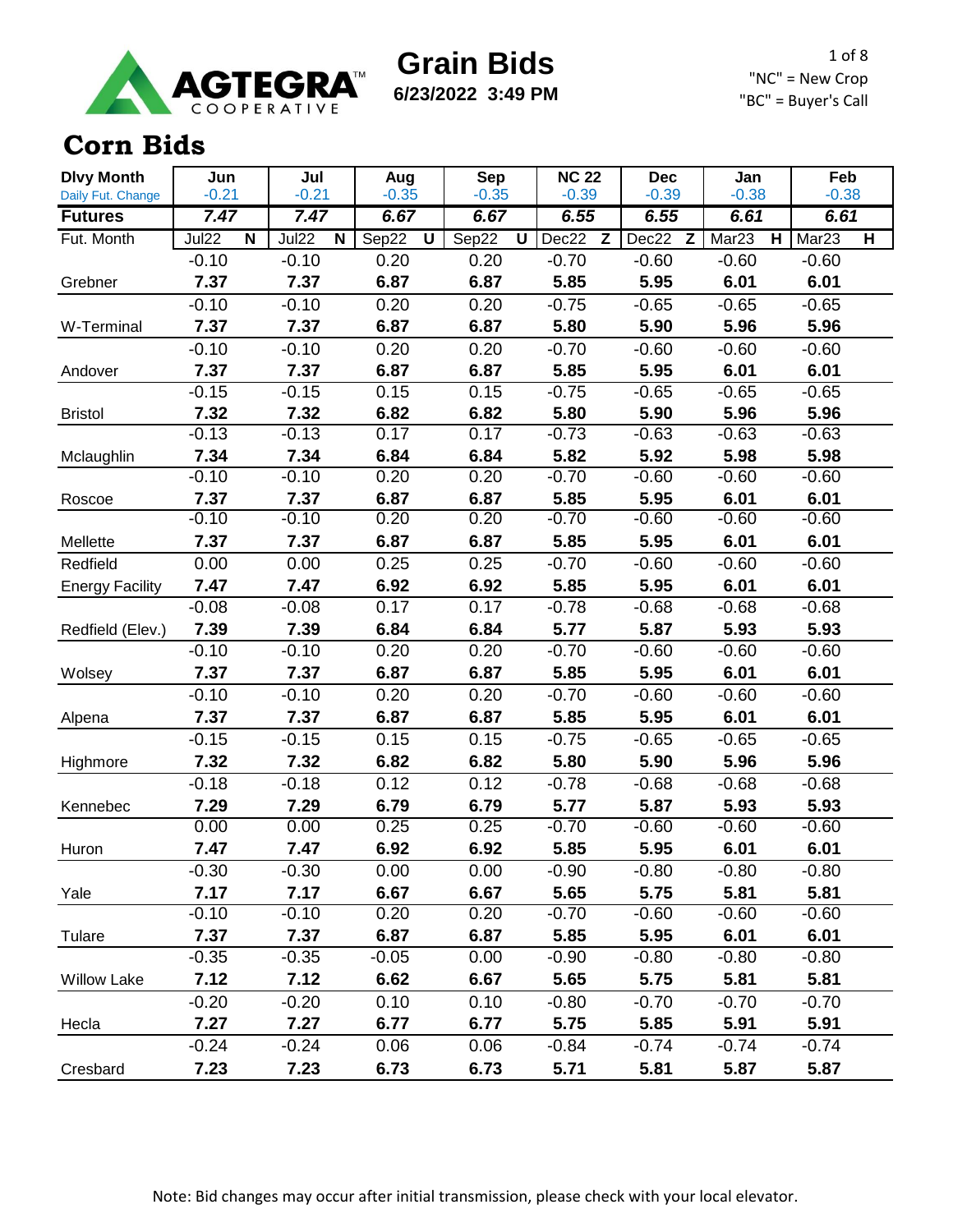

**6/23/2022 3:49 PM**

2 of 8 "NC" = New Crop "BC" = Buyer's Call

#### **Corn Bids**

| <b>Dlvy Month</b> | Jun        | Jul                  | Aug        | <b>Sep</b>           | <b>NC 22</b> | <b>Dec</b> | Jan                    | Feb                    |
|-------------------|------------|----------------------|------------|----------------------|--------------|------------|------------------------|------------------------|
| Daily Fut. Change | $-0.21$    | $-0.21$              | $-0.35$    | $-0.35$              | $-0.39$      | $-0.39$    | $-0.38$                | $-0.38$                |
| <b>Futures</b>    | 7.47       | 7.47                 | 6.67       | 6.67                 | 6.55         | 6.55       | 6.61                   | 6.61                   |
| Fut. Month        | Jul22<br>N | Jul22<br>$\mathbf N$ | Sep22<br>U | Sep22<br>$\mathbf U$ | Dec22<br>Z   | Dec22 Z    | Mar <sub>23</sub><br>H | Mar <sub>23</sub><br>H |
|                   | $-0.10$    | $-0.10$              | 0.20       | 0.20                 | $-0.70$      | $-0.60$    | $-0.60$                | $-0.60$                |
| Sun Terminal      | 7.37       | 7.37                 | 6.87       | 6.87                 | 5.85         | 5.95       | 6.01                   | 6.01                   |
|                   | $-0.10$    | $-0.10$              | 0.20       | 0.20                 | $-0.70$      | $-0.60$    | $-0.60$                | $-0.60$                |
| Craven            | 7.37       | 7.37                 | 6.87       | 6.87                 | 5.85         | 5.95       | 6.01                   | 6.01                   |
|                   | $-0.18$    | $-0.18$              | 0.12       | 0.12                 | $-0.78$      | $-0.68$    | $-0.68$                | $-0.68$                |
| Java              | 7.29       | 7.29                 | 6.79       | 6.79                 | 5.77         | 5.87       | 5.93                   | 5.93                   |
|                   | $-0.19$    | $-0.19$              | 0.11       | 0.11                 | $-0.79$      | $-0.69$    | $-0.69$                | $-0.69$                |
| Leola             | 7.28       | 7.28                 | 6.78       | 6.78                 | 5.76         | 5.86       | 5.92                   | 5.92                   |
|                   | $-0.15$    | $-0.15$              | 0.15       | 0.15                 | $-0.75$      | $-0.65$    | $-0.65$                | $-0.65$                |
| Northville        | 7.32       | 7.32                 | 6.82       | 6.82                 | 5.80         | 5.90       | 5.96                   | 5.96                   |
|                   | $-0.10$    | $-0.10$              | 0.20       | 0.20                 | $-0.70$      | $-0.60$    | $-0.60$                | $-0.60$                |
| <b>Bowdle</b>     | 7.37       | 7.37                 | 6.87       | 6.87                 | 5.85         | 5.95       | 6.01                   | 6.01                   |
|                   | $-0.26$    | $-0.26$              | 0.04       | 0.04                 | $-0.86$      | $-0.76$    | $-0.76$                | $-0.76$                |
| Herreid           | 7.21       | 7.21                 | 6.71       | 6.71                 | 5.69         | 5.79       | 5.85                   | 5.85                   |
|                   | $-0.29$    | $-0.29$              | 0.01       | 0.01                 | $-0.89$      | $-0.79$    | $-0.79$                | $-0.79$                |
| Pollock           | 7.18       | 7.18                 | 6.68       | 6.68                 | 5.66         | 5.76       | 5.82                   | 5.82                   |
|                   | $-0.29$    | $-0.29$              | 0.01       | 0.01                 | $-0.89$      | $-0.79$    | $-0.79$                | $-0.79$                |
| Hague             | 7.18       | 7.18                 | 6.68       | 6.68                 | 5.66         | 5.76       | 5.82                   | 5.82                   |
|                   | $-0.17$    | $-0.17$              | 0.13       | 0.13                 | $-0.77$      | $-0.67$    | $-0.67$                | $-0.67$                |
| Warner            | 7.30       | 7.30                 | 6.80       | 6.80                 | 5.78         | 5.88       | 5.94                   | 5.94                   |
|                   | $-0.22$    | $-0.22$              | 0.08       | 0.08                 | $-0.82$      | $-0.72$    | $-0.72$                | $-0.72$                |
| Lebanon           | 7.25       | 7.25                 | 6.75       | 6.75                 | 5.73         | 5.83       | 5.89                   | 5.89                   |
|                   | $-0.24$    | $-0.24$              | 0.06       | 0.06                 | $-0.84$      | $-0.74$    | $-0.74$                | $-0.74$                |
| Faulkton          | 7.23       | 7.23                 | 6.73       | 6.73                 | 5.71         | 5.81       | 5.87                   | 5.87                   |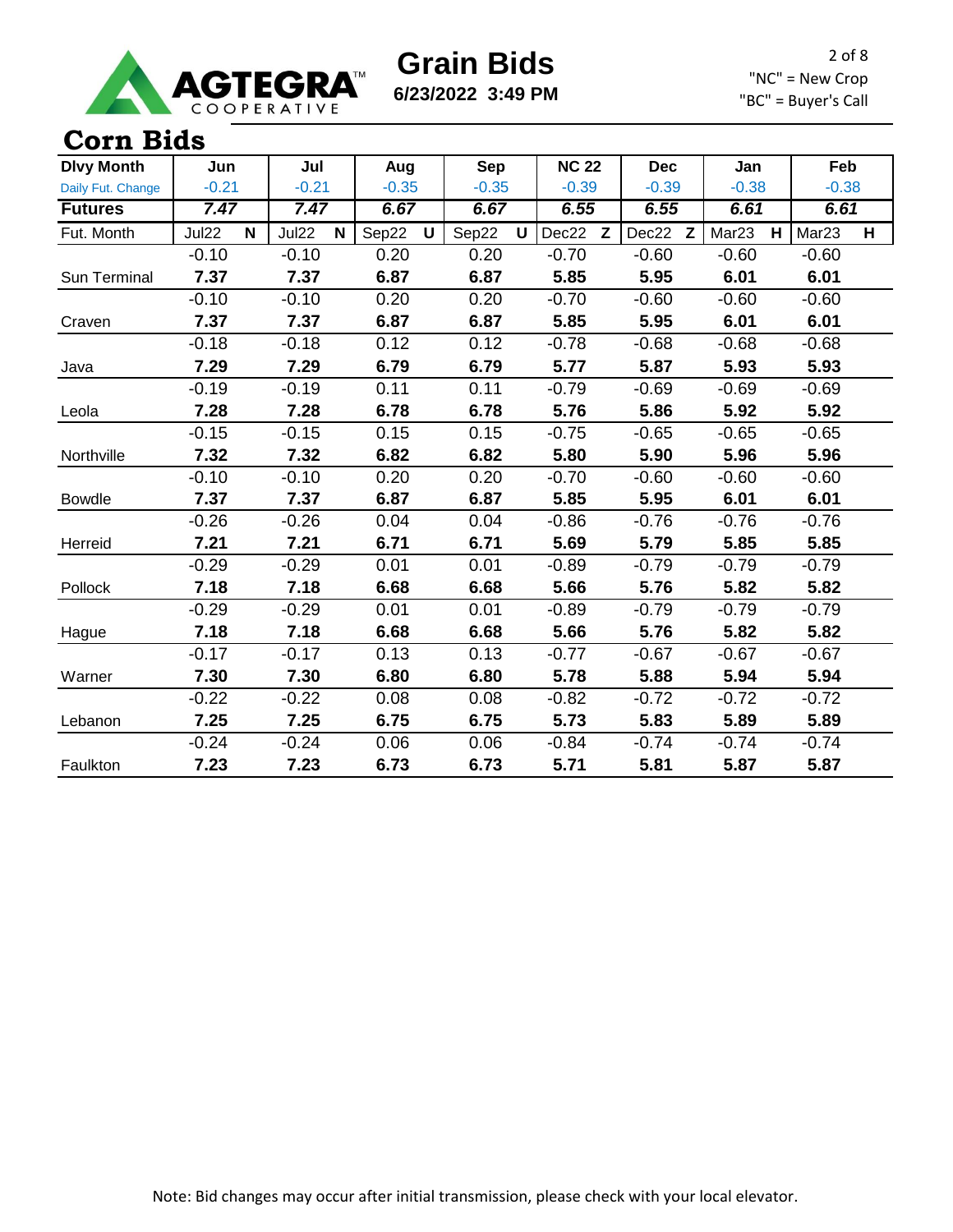

**6/23/2022 3:49 PM**

3 of 8 "NC" = New Crop "BC" = Buyer's Call

# **Soybean Bids**

| <b>Dlvy Month</b>   | Jun     |           | Jul     |           | Aug     |    | <b>NC 22</b> |    | <b>Dec</b> |   | Jan                   | Feb               |   | Mar               |   |
|---------------------|---------|-----------|---------|-----------|---------|----|--------------|----|------------|---|-----------------------|-------------------|---|-------------------|---|
| Daily Fut. Change   | $-0.57$ |           | $-0.57$ |           | $-0.57$ |    | $-0.61$      |    | $-0.61$    |   | $-0.61$               | $-0.59$           |   | $-0.59$           |   |
| <b>Futures</b>      | 15.07   |           | 15.07   |           | 15.07   |    | 14.15        |    | 14.20      |   | 14.20                 | 14.16             |   | 14.16             |   |
| Fut. Month          | Aug22   | Q         | Aug22   | Q         | Aug22   | Q  | Nov22        | X  | Jan23      | F | $\mathsf{F}$<br>Jan23 | Mar <sub>23</sub> | H | Mar <sub>23</sub> | H |
|                     | 0.35    |           | 0.35    |           | 0.40    |    | $-0.20$      |    | $-0.20$    |   | $-0.20$               | $-0.20$           |   | $-0.20$           |   |
| <b>AGP Aberdeen</b> | 15.42   |           | 15.42   |           | 15.47   |    | 13.95        |    | 14.00      |   | 14.00                 | 13.96             |   | 13.96             |   |
|                     |         |           |         |           |         |    | $-0.35$      |    |            |   |                       |                   |   |                   |   |
| <b>AGP West</b>     |         |           |         |           |         |    | 13.80 BC     |    |            |   |                       |                   |   |                   |   |
|                     | 0.27    |           | 0.27    |           | 0.30    |    | $-0.30$      |    | $-0.30$    |   | $-0.30$               | $-0.30$           |   | $-0.30$           |   |
| <b>AGP Dawson</b>   | 15.34   |           | 15.34   |           | 15.37   |    | 13.85        |    | 13.90      |   | 13.90                 | 13.86             |   | 13.86             |   |
|                     | 0.15    |           | 0.15    |           | 0.15    |    | $-0.45$      |    | $-0.30$    |   | $-0.30$               | $-0.30$           |   | $-0.30$           |   |
| Grebner             | 15.22   |           | 15.22   |           | 15.22   |    | 13.70        |    | 13.90      |   | 13.90                 | 13.86             |   | 13.86             |   |
|                     | 0.10    |           | 0.10    |           | 0.10    |    | $-0.45$      |    | $-0.30$    |   | $-0.35$               | $-0.35$           |   | $-0.35$           |   |
| Andover             | 15.17   |           | 15.17   |           | 15.17   |    | 13.70        |    | 13.90      |   | 13.85                 | 13.81             |   | 13.81             |   |
|                     | 0.10    |           | 0.10    |           | 0.10    |    | $-0.45$      |    | $-0.30$    |   | $-0.35$               | $-0.35$           |   | $-0.35$           |   |
| <b>Bristol</b>      | 15.17   | <b>BC</b> | 15.17   | <b>BC</b> | 15.17   | BC | 13.70        | BC | 13.90 BC   |   | 13.85 BC              | 13.81             |   | 13.81             |   |
|                     | $-0.10$ |           | $-0.10$ |           | $-0.10$ |    | $-0.45$      |    | $-0.45$    |   | $-0.60$               | $-0.60$           |   | $-0.60$           |   |
| Mclaughlin          | 14.97   |           | 14.97   |           | 14.97   |    | 13.70        |    | 13.75      |   | 13.60                 | 13.56             |   | 13.56             |   |
|                     | $-0.05$ |           | $-0.05$ |           | $-0.05$ |    | $-0.45$      |    | $-0.30$    |   | $-0.30$               | $-0.30$           |   | $-0.40$           |   |
| Roscoe              | 15.02   |           | 15.02   |           | 15.02   |    | 13.70        |    | 13.90      |   | 13.90                 | 13.86             |   | 13.76             |   |
|                     | 0.10    |           | 0.10    |           | 0.10    |    | $-0.45$      |    | $-0.45$    |   | $-0.45$               | $-0.45$           |   | $-0.45$           |   |
| Mellette            | 15.17   |           | 15.17   |           | 15.17   |    | 13.70        |    | 13.75      |   | 13.75                 | 13.71             |   | 13.71             |   |
|                     | 0.05    |           | 0.05    |           | 0.05    |    | $-0.50$      |    | $-0.50$    |   | $-0.50$               | $-0.50$           |   | $-0.50$           |   |
| Redfield            | 15.12   |           | 15.12   |           | 15.12   |    | 13.65        |    | 13.70      |   | 13.70                 | 13.66             |   | 13.66             |   |
|                     | 0.05    |           | 0.05    |           | 0.05    |    | $-0.45$      |    | $-0.45$    |   | $-0.45$               | $-0.45$           |   | $-0.45$           |   |
| Wolsey              | 15.12   |           | 15.12   |           | 15.12   |    | 13.70        |    | 13.75      |   | 13.75                 | 13.71             |   | 13.71             |   |
|                     | 0.05    |           | 0.05    |           | 0.05    |    | $-0.45$      |    | $-0.45$    |   | $-0.45$               | $-0.45$           |   | $-0.45$           |   |
| Alpena              | 15.12   |           | 15.12   |           | 15.12   |    | 13.70        |    | 13.75      |   | 13.75                 | 13.71             |   | 13.71             |   |
|                     | 0.00    |           | 0.00    |           | 0.00    |    | $-0.50$      |    | $-0.50$    |   | $-0.50$               | $-0.50$           |   | $-0.50$           |   |
| Highmore            | 15.07   |           | 15.07   |           | 15.07   |    | 13.65        |    | 13.70      |   | 13.70                 | 13.66             |   | 13.66             |   |
|                     | $-0.05$ |           | $-0.05$ |           | $-0.05$ |    | $-0.55$      |    | $-0.55$    |   | $-0.55$               | $-0.55$           |   | $-0.55$           |   |
| Kennebec            | 15.02   |           | 15.02   |           | 15.02   |    | 13.60        |    | 13.65      |   | 13.65                 | 13.61             |   | 13.61             |   |
|                     | 0.00    |           | 0.00    |           | 0.00    |    | $-0.45$      |    | $-0.45$    |   | $-0.45$               | $-0.45$           |   | $-0.45$           |   |
| Huron               | 15.07   |           | 15.07   |           | 15.07   |    | 13.70        |    | 13.75      |   | 13.75                 | 13.71             |   | 13.71             |   |
|                     | 0.00    |           | 0.00    |           | 0.00    |    | $-0.45$      |    | $-0.45$    |   | $-0.45$               | $-0.45$           |   | $-0.45$           |   |
| Yale                | 15.07   |           | 15.07   |           | 15.07   |    | 13.70        |    | 13.75      |   | 13.75                 | 13.71             |   | 13.71             |   |
|                     | 0.00    |           | 0.00    |           | 0.00    |    | $-0.45$      |    | $-0.45$    |   | $-0.45$               | $-0.45$           |   | $-0.45$           |   |
| <b>Willow Lake</b>  | 15.07   |           | 15.07   |           | 15.07   |    | 13.70        |    | 13.75      |   | 13.75                 | 13.71             |   | 13.71             |   |
|                     | 0.00    |           | 0.00    |           | 0.00    |    | $-0.55$      |    | $-0.55$    |   | $-0.55$               | $-0.55$           |   | $-0.55$           |   |
| Cresbard            | 15.07   |           | 15.07   |           | 15.07   |    | 13.60        |    | 13.65      |   | 13.65                 | 13.61             |   | 13.61             |   |
|                     | 0.00    |           | 0.00    |           | 0.00    |    | $-0.45$      |    | $-0.30$    |   | $-0.40$               | $-0.40$           |   | $-0.40$           |   |
| Craven              | 15.07   |           | 15.07   |           | 15.07   |    | 13.70        |    | 13.90      |   | 13.80                 | 13.76             |   | 13.76             |   |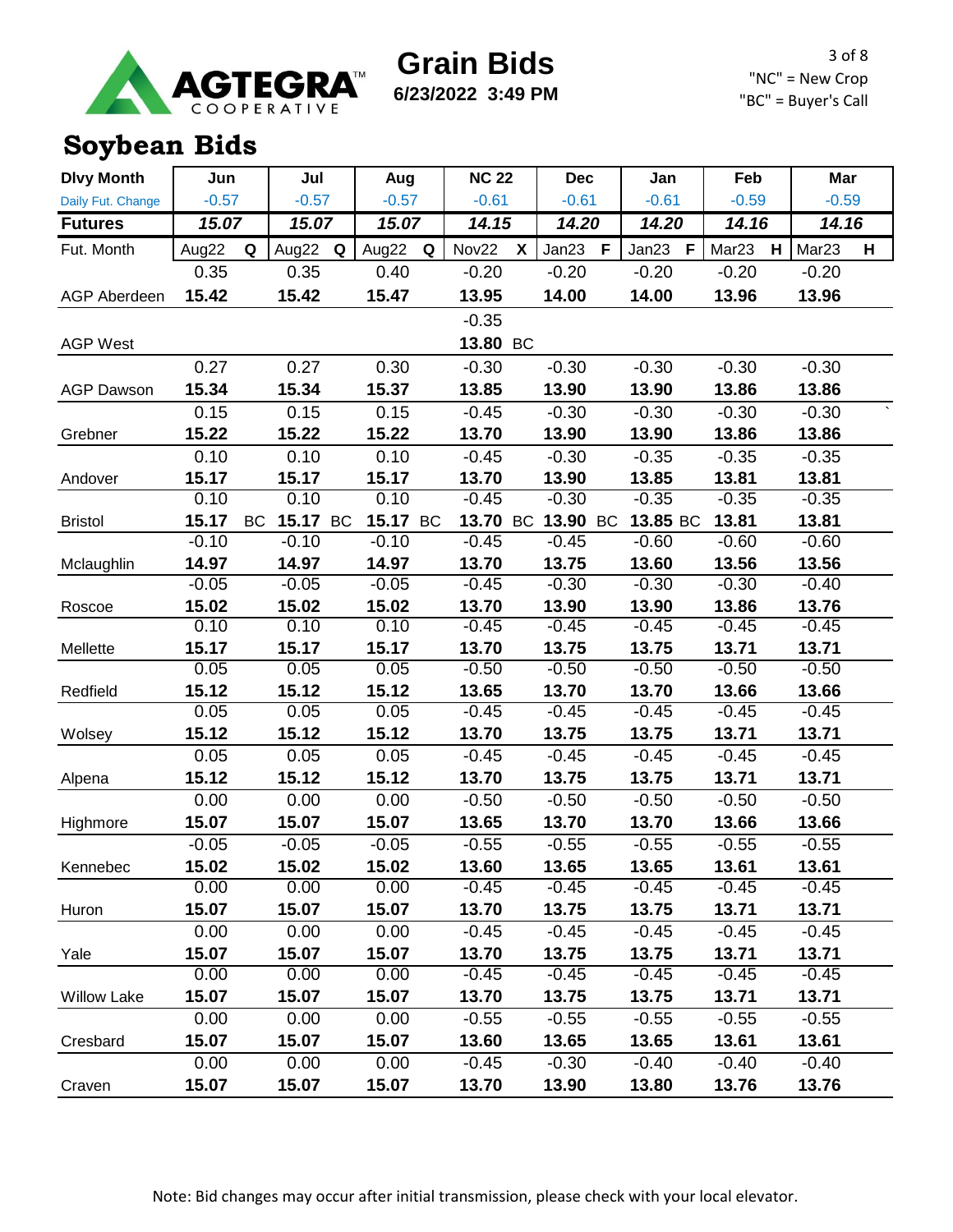

**6/23/2022 3:49 PM**

4 of 8 "NC" = New Crop "BC" = Buyer's Call

### **Soybean Bids**

| <b>Dlvy Month</b> | Jun        | Jul        | Aug        | <b>NC 22</b> | <b>Dec</b>     | Jan        | Feb                    | Mar                    |
|-------------------|------------|------------|------------|--------------|----------------|------------|------------------------|------------------------|
| Daily Fut. Change | $-0.57$    | $-0.57$    | $-0.57$    | $-0.61$      | $-0.61$        | $-0.61$    | $-0.59$                | $-0.59$                |
| <b>Futures</b>    | 15.07      | 15.07      | 15.07      | 14.15        | 14.20<br>14.20 |            | 14.16                  | 14.16                  |
| Fut. Month        | Aug22<br>Q | Aug22<br>Q | Aug22<br>Q | Nov22<br>X   | Jan23<br>F     | Jan23<br>F | Mar <sub>23</sub><br>H | Mar <sub>23</sub><br>H |
|                   | $-0.09$    | $-0.09$    | $-0.09$    | $-0.54$      | $-0.54$        | $-0.54$    | $-0.54$                | $-0.54$                |
| Java              | 14.98      | 14.98      | 14.98      | 13.61        | 13.66          | 13.66      | 13.62                  | 13.62                  |
|                   | $-0.10$    | $-0.10$    | $-0.10$    | $-0.60$      | $-0.45$        | $-0.55$    | $-0.55$                | $-0.55$                |
| Leola             | 14.97      | 14.97      | 14.97      | 13.55        | 13.75          | 13.65      | 13.61                  | 13.61                  |
|                   | 0.10       | 0.10       | 0.10       | $-0.45$      | $-0.45$        | $-0.45$    | $-0.45$                | $-0.45$                |
| Northville        | 15.17      | 15.17      | 15.17      | 13.70        | 13.75          | 13.75      | 13.71                  | 13.71                  |
|                   | 0.00       | 0.00       | 0.00       | $-0.45$      | $-0.45$        | $-0.45$    | $-0.45$                | $-0.45$                |
| <b>Bowdle</b>     | 15.07      | 15.07      | 15.07      | 13.70        | 13.75          | 13.75      | 13.71                  | 13.71                  |
|                   | $-0.17$    | $-0.17$    | $-0.17$    | $-0.62$      | $-0.62$        | $-0.62$    | $-0.62$                | $-0.62$                |
| Herreid           | 14.90      | 14.90      | 14.90      | 13.53        | 13.58          | 13.58      | 13.54                  | 13.54                  |
|                   | $-0.21$    | $-0.21$    | $-0.21$    | $-0.66$      | $-0.66$        | $-0.66$    | $-0.66$                | $-0.66$                |
| Pollock           | 14.86      | 14.86      | 14.86      | 13.49        | 13.54          | 13.54      | 13.50                  | 13.50                  |
|                   | $-0.20$    | $-0.20$    | $-0.20$    | $-0.65$      | $-0.65$        | $-0.65$    | $-0.65$                | $-0.65$                |
| Hague             | 14.87      | 14.87      | 14.87      | 13.50        | 13.55          | 13.55      | 13.51                  | 13.51                  |
|                   | 0.10       | 0.10       | 0.10       | $-0.45$      | $-0.45$        | $-0.45$    | $-0.45$                | $-0.45$                |
| Warner            | 15.17      | 15.17      | 15.17      | 13.70        | 13.75          | 13.75      | 13.71                  | 13.71                  |
|                   | $-0.15$    | $-0.15$    | $-0.15$    | $-0.60$      | $-0.60$        | $-0.60$    | $-0.60$                | $-0.60$                |
| Lebanon           | 14.92      | 14.92      | 14.92      | 13.55        | 13.60          | 13.60      | 13.56                  | 13.56                  |
|                   | 0.00       | 0.00       | 0.00       | $-0.45$      | $-0.30$        | $-0.40$    | $-0.40$                | $-0.40$                |
| Sun Terminal      | 15.07      | 15.07      | 15.07      | 13.70        | 13.90          | 13.80      | 13.76                  | 13.76                  |
|                   | $-0.02$    | $-0.02$    | $-0.02$    | $-0.57$      | $-0.57$        | $-0.57$    | $-0.57$                | $-0.57$                |
| Faulkton          | 15.05      | 15.05      | 15.05      | 13.58        | 13.63          | 13.63      | 13.59                  | 13.59                  |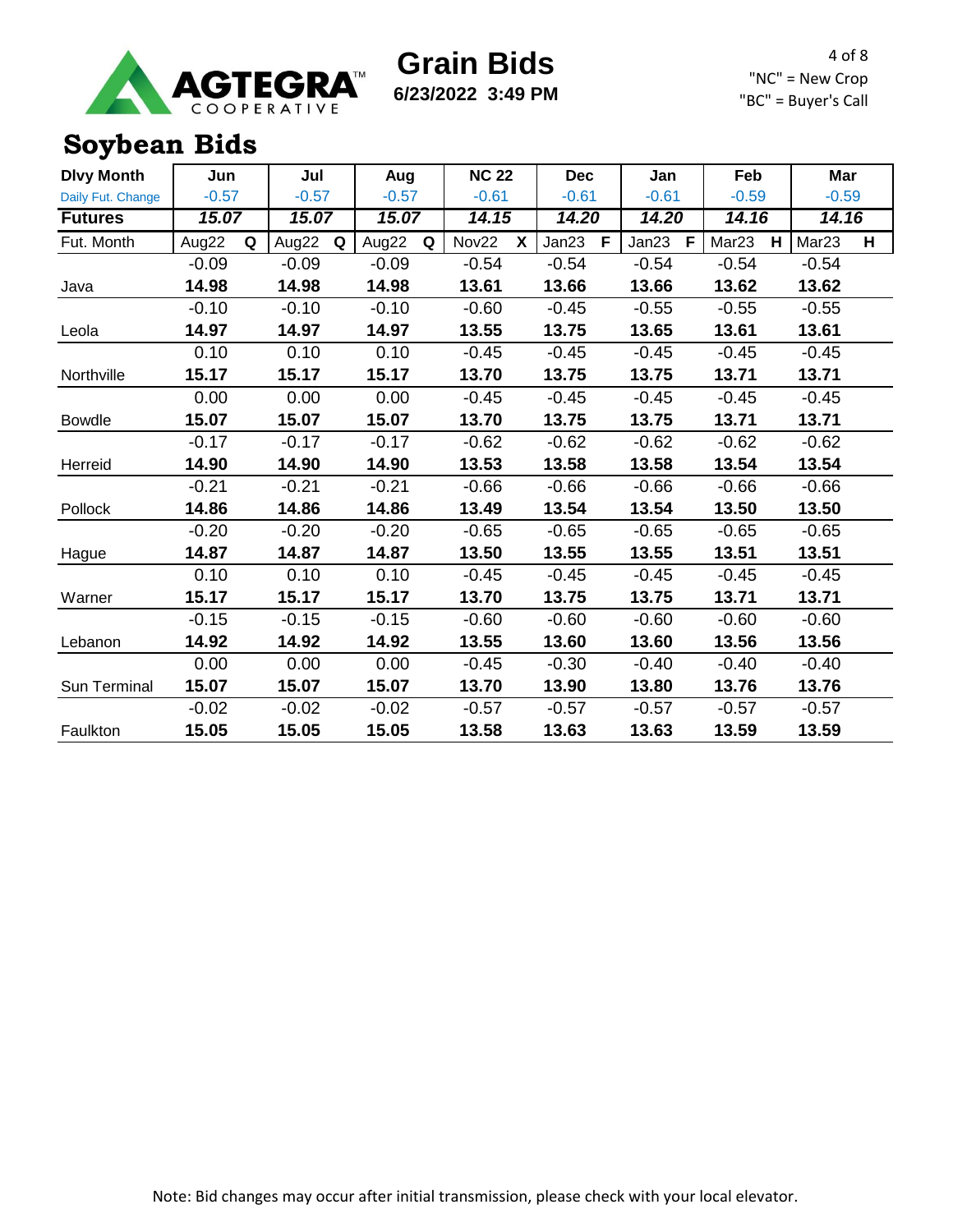

**6/23/2022 3:49 PM**

# **Spring Wheat Bids** *Agtegra Protein Remarks: 1967 & 1968*

| Pro Scale: +02 ea 1/5 14.0-16.0; -02 ea 1/5 14.0-12.0 |                                  |                                  |              |            |          |            |                       |                                              |
|-------------------------------------------------------|----------------------------------|----------------------------------|--------------|------------|----------|------------|-----------------------|----------------------------------------------|
| <b>Dlvy Month</b>                                     | Jun                              | Jul                              | <b>NC 22</b> | <b>Sep</b> | Oct      | <b>Nov</b> | <b>Dec</b>            | Jan                                          |
| Daily Fut. Change                                     | $-0.26$                          | $-0.26$                          | $-0.26$      | $-0.26$    | $-0.27$  | $-0.27$    | $-0.27$               | $-0.25$                                      |
| <b>Futures</b>                                        | 10.80                            | 10.80                            | 10.80        | 10.80      | 10.86    | 10.86      | 10.86                 | 10.97                                        |
| Fut. Month                                            | Jul22<br>$\overline{\mathsf{N}}$ | Jul22<br>$\overline{\mathsf{N}}$ | Sep22<br>ับ  | Sep22<br>ण | Dec22 Z  | Dec22 Z    | Dec22<br>$\mathsf{Z}$ | Mar <sub>23</sub><br>$\overline{\mathsf{H}}$ |
|                                                       |                                  |                                  |              |            |          |            |                       |                                              |
|                                                       | $-0.55$                          | $-0.60$                          | $-0.65$      | $-0.65$    | $-0.55$  | $-0.55$    | $-0.50$               | $-0.50$                                      |
| Grebner                                               | 10.25                            | 10.20                            | 10.15        | 10.15      | 10.31    | 10.31      | 10.36                 | 10.47                                        |
|                                                       | $-0.50$                          | $-0.55$                          | $-0.60$      | $-0.60$    | $-0.50$  | $-0.50$    | $-0.45$               | $-0.45$                                      |
| Andover                                               | 10.30                            | 10.25                            | 10.20 BC     | 10.20 BC   | 10.36 BC | 10.36 BC   | 10.41 BC              | 10.52 BC                                     |
|                                                       | $-0.50$                          | $-0.55$                          | $-0.60$      | $-0.60$    | $-0.50$  | $-0.50$    | $-0.45$               | $-0.45$                                      |
| <b>Bristol</b>                                        | 10.30                            | 10.25                            | 10.20 BC     | 10.20 BC   | 10.36 BC | 10.36 BC   | 10.41 BC              | 10.52 BC                                     |
|                                                       | $-0.60$                          | $-0.65$                          | $-0.70$      | $-0.70$    | $-0.60$  | $-0.60$    | $-0.55$               | $-0.55$                                      |
| Mclaughlin                                            | 10.20                            | 10.15                            | 10.10        | 10.10      | 10.26    | 10.26      | 10.31                 | 10.42                                        |
|                                                       | $-0.55$                          | $-0.60$                          | $-0.65$      | $-0.65$    | $-0.50$  | $-0.50$    | $-0.50$               | $-0.50$                                      |
| Roscoe                                                | 10.25                            | 10.20                            | 10.15        | 10.15      | 10.36    | 10.36      | 10.36                 | 10.47                                        |
|                                                       | $-0.55$                          | $-0.60$                          | $-0.65$      | $-0.65$    | $-0.55$  | $-0.55$    | $-0.50$               | $-0.50$                                      |
| Cresbard                                              | 10.25                            | 10.20                            | 10.15 BC     | 10.15 BC   | 10.31 BC | 10.31 BC   | 10.36 BC              | 10.47 BC                                     |
|                                                       | $-0.45$                          | $-0.50$                          | $-0.55$      | $-0.55$    | $-0.45$  | $-0.45$    | $-0.40$               | $-0.40$                                      |
| Mansfield                                             | 10.35                            | 10.30                            | 10.25        | 10.25      | 10.41    | 10.41      | 10.46                 | 10.57                                        |
|                                                       | $-0.45$                          | $-0.50$                          | $-0.55$      | $-0.55$    | $-0.45$  | $-0.45$    | $-0.40$               | $-0.40$                                      |
| Redfield (Elev.)                                      | 10.35                            | 10.30                            | 10.25        | 10.25      | 10.41    | 10.41      | 10.46                 | 10.57                                        |
|                                                       | $-0.55$                          | $-0.60$                          | $-0.65$      | $-0.65$    | $-0.55$  | $-0.55$    | $-0.50$               | $-0.50$                                      |
| Alpena                                                | 10.25                            | 10.20                            | 10.15        | 10.15      | 10.31    | 10.31      | 10.36                 | 10.47                                        |
|                                                       | $-0.50$                          | $-0.55$                          | $-0.60$      | $-0.60$    | $-0.50$  | $-0.50$    | $-0.45$               | $-0.45$                                      |
| Highmore                                              | 10.30                            | 10.25                            | 10.20        | 10.20      | 10.36    | 10.36      | 10.41                 | 10.52                                        |
|                                                       | $-0.50$                          | $-0.55$                          | $-0.60$      | $-0.60$    | $-0.50$  | $-0.50$    | $-0.45$               | $-0.45$                                      |
| Kennebec                                              | 10.30                            | 10.25                            | 10.20        | 10.20      | 10.36    | 10.36      | 10.41                 | 10.52                                        |
|                                                       | $-0.45$                          | $-0.50$                          | $-0.55$      | $-0.55$    | $-0.45$  | $-0.45$    | $-0.40$               | $-0.40$                                      |
| Huron                                                 | 10.35                            | 10.30                            | 10.25        | 10.25      | 10.41    | 10.41      | 10.46                 | 10.57                                        |
|                                                       | $-0.45$                          | $-0.50$                          | $-0.55$      | $-0.55$    | $-0.45$  | $-0.45$    | $-0.40$               | $-0.40$                                      |
| Yale                                                  | 10.35                            | 10.30                            | 10.25        | 10.25      | 10.41    | 10.41      | 10.46                 | 10.57                                        |
|                                                       | $-0.56$                          | $-0.61$                          | $-0.66$      | $-0.66$    | $-0.56$  | $-0.56$    | $-0.51$               | $-0.51$                                      |
| <b>Willow Lake</b>                                    | 10.24 BC                         | 10.19 BC                         | 10.14 BC     | 10.14 BC   | 10.30 BC | 10.30 BC   | 10.35 BC              | 10.46 BC                                     |
|                                                       | $-0.55$                          | $-0.60$                          | $-0.65$      | $-0.65$    | $-0.50$  | $-0.50$    | $-0.50$               | $-0.50$                                      |
| Sun-Terminal                                          | 10.25                            | 10.20                            | 10.15        | 10.15      | 10.36    | 10.36      | 10.36                 | 10.47                                        |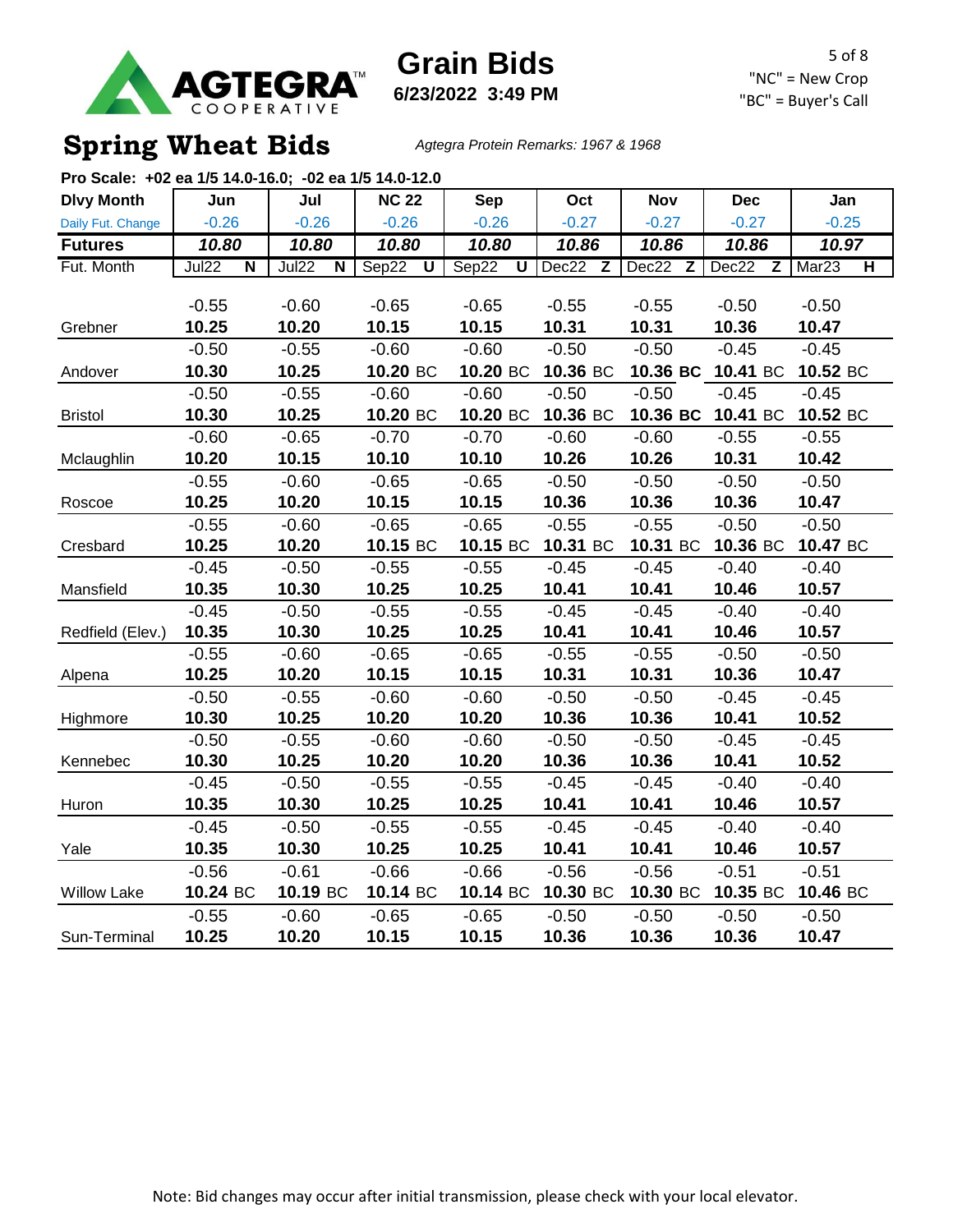

**6/23/2022 3:49 PM**

6 of 8 "NC" = New Crop "BC" = Buyer's Call

# **Spring Wheat Bids**

| <b>Dlvy Month</b> | Jun        | Jul        | <b>NC 22</b> | <b>Sep</b> | Oct            | <b>Nov</b> | <b>Dec</b> | Jan                    |
|-------------------|------------|------------|--------------|------------|----------------|------------|------------|------------------------|
| Daily Fut. Change | $-0.26$    | $-0.26$    | $-0.26$      | $-0.26$    | $-0.27$        | $-0.27$    | $-0.27$    | $-0.25$                |
| <b>Futures</b>    | 10.80      | 10.80      | 10.80        | 10.80      | $\sqrt{10.86}$ | 10.86      | 10.86      | 10.97                  |
| Fut. Month        | Jul22<br>N | Jul22<br>N | Sep22<br>U   | Sep22<br>U | Dec22<br>z     | Dec22<br>Z | Dec22<br>Z | Mar <sub>23</sub><br>н |
|                   | $-0.55$    | $-0.60$    | $-0.65$      | $-0.65$    | $-0.50$        | $-0.50$    | $-0.50$    | $-0.50$                |
| Craven            | 10.25      | 10.20      | 10.15        | 10.15      | 10.36          | 10.36      | 10.36      | 10.47                  |
|                   | $-0.65$    | $-0.70$    | $-0.75$      | $-0.75$    | $-0.60$        | $-0.60$    | $-0.60$    | $-0.60$                |
| Java              | 10.15      | 10.10      | 10.05        | 10.05      | 10.26          | 10.26      | 10.26      | 10.37                  |
|                   | $-0.64$    | $-0.69$    | $-0.74$      | $-0.74$    | $-0.59$        | $-0.59$    | $-0.59$    | $-0.59$                |
| Leola             | 10.16      | 10.11      | 10.06        | 10.06      | 10.27          | 10.27      | 10.27      | 10.38                  |
|                   | $-0.45$    | $-0.50$    | $-0.55$      | $-0.55$    | $-0.45$        | $-0.45$    | $-0.40$    | $-0.40$                |
| Northville        | 10.35      | 10.30      | 10.25        | 10.25      | 10.41          | 10.41      | 10.46      | 10.57                  |
|                   | $-0.55$    | $-0.60$    | $-0.65$      | $-0.65$    | $-0.50$        | $-0.50$    | $-0.50$    | $-0.50$                |
| <b>Bowdle</b>     | 10.25      | 10.20      | 10.15        | 10.15      | 10.36          | 10.36      | 10.36      | 10.47                  |
|                   | $-0.74$    | $-0.79$    | $-0.84$      | $-0.84$    | $-0.69$        | $-0.69$    | $-0.69$    | $-0.69$                |
| Herreid           | 10.06      | 10.01      | 9.96         | 9.96       | 10.17          | 10.17      | 10.17      | 10.28                  |
|                   | $-0.77$    | $-0.82$    | $-0.87$      | $-0.87$    | $-0.72$        | $-0.72$    | $-0.72$    | $-0.72$                |
| Pollock           | 10.03      | 9.98       | 9.93         | 9.93       | 10.14          | 10.14      | 10.14      | 10.25                  |
|                   | $-0.77$    | $-0.82$    | $-0.87$      | $-0.87$    | $-0.72$        | $-0.72$    | $-0.72$    | $-0.72$                |
| Hague             | 10.03      | 9.98       | 9.93         | 9.93       | 10.14          | 10.14      | 10.14      | 10.25                  |
|                   | $-0.50$    | $-0.55$    | $-0.60$      | $-0.60$    | $-0.50$        | $-0.50$    | $-0.45$    | $-0.45$                |
| Warner            | 10.30      | 10.25      | 10.20        | 10.20      | 10.36          | 10.36      | 10.41      | 10.52                  |
|                   | $-0.70$    | $-0.75$    | $-0.80$      | $-0.80$    | $-0.65$        | $-0.65$    | $-0.65$    | $-0.65$                |
| Lebanon           | 10.10      | 10.05      | 10.00        | 10.00      | 10.21          | 10.21      | 10.21      | 10.32                  |
|                   | $-0.59$    | $-0.64$    | $-0.69$      | $-0.69$    | $-0.59$        | $-0.59$    | $-0.54$    | $-0.54$                |
| Faulkton          | 10.21      | 10.16      | 10.11        | 10.11      | 10.27          | 10.27      | 10.32      | 10.43                  |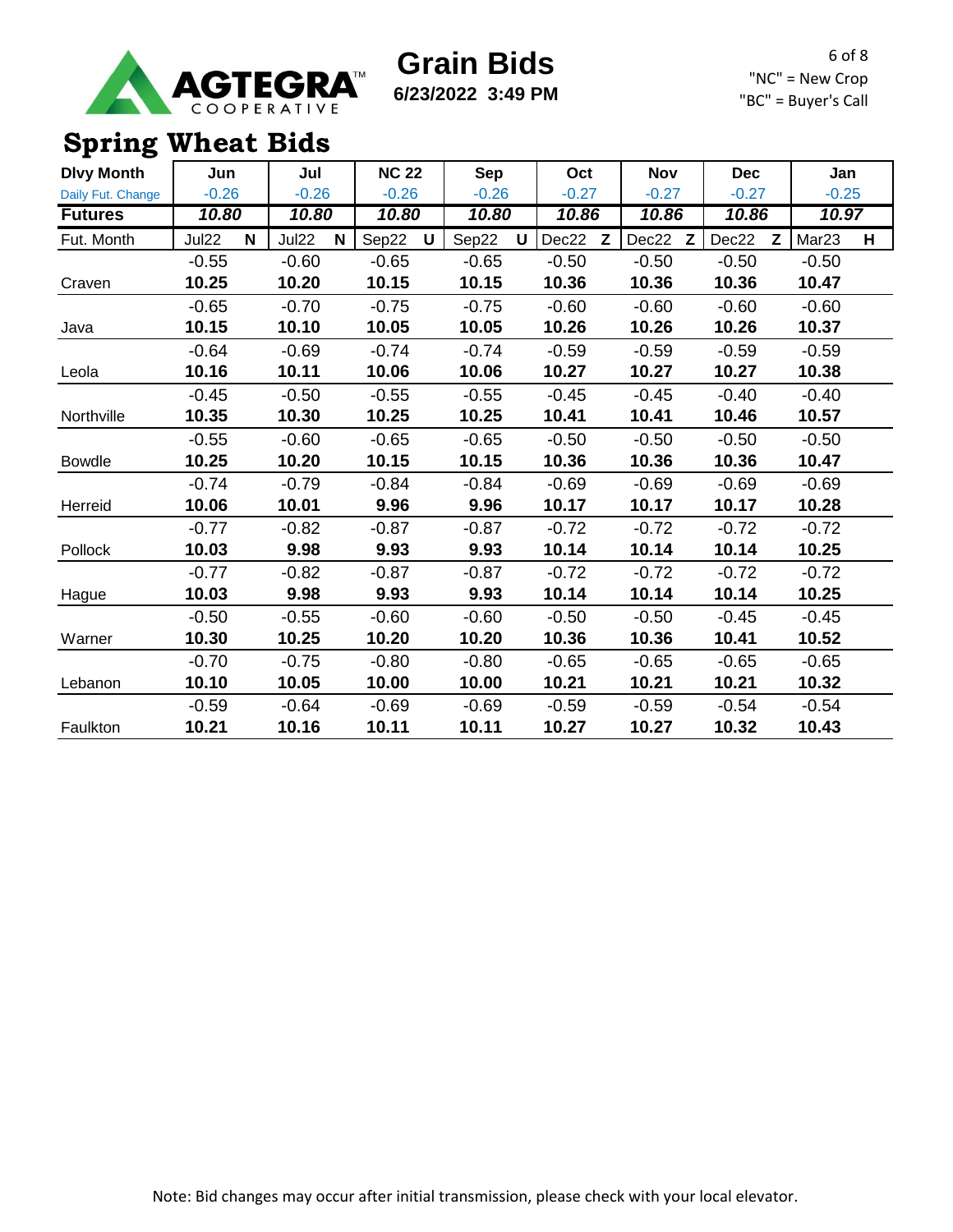

**6/23/2022 3:49 PM**

#### **Winter Wheat Bids** *Agetgra Protein Remarks: 1966*

|                   | Protein Scale = +4 CENTS PER 1/5 12.0-14.0, +2 CENTS PER 1/5 14.1-16.0 & -4 CENTS PER 1/5 12.0-11.0 |    |                           |              |                 |             |                 |              |                 |  |                 |                 |              |                  |    |
|-------------------|-----------------------------------------------------------------------------------------------------|----|---------------------------|--------------|-----------------|-------------|-----------------|--------------|-----------------|--|-----------------|-----------------|--------------|------------------|----|
| <b>Dlvy Month</b> | Jun                                                                                                 |    | $\overline{\text{NC}}$ 22 |              | Aug             |             | Sep             |              | Oct             |  | <b>Nov</b>      | <b>Dec</b>      |              | Jan              |    |
| Daily Fut. Change | $-0.34$                                                                                             |    | $-0.35$                   |              | $-0.35$         |             | $-0.35$         |              | $-0.35$         |  | $-0.35$         | $-0.35$         |              | $-0.35$          |    |
| <b>Futures</b>    | 10.05                                                                                               |    | 10.11                     |              | 10.11           |             | 10.11           |              | 10.20           |  | 10.20           | 10.20           |              | 10.27            |    |
| Fut. Month        | Jul22                                                                                               | N  | Sep22                     | $\mathsf{U}$ | Sep22           | $\mathsf U$ | Sep22           | $\mathsf{U}$ | Dec22 Z         |  | Dec22 Z         | Dec22           | $\mathsf{Z}$ | Mar23            | H  |
|                   | $-0.35$                                                                                             |    | $-0.40$                   |              | $-0.35$         |             | $-0.35$         |              | $-0.45$         |  | $-0.45$         | $-0.40$         |              | $-0.35$          |    |
| Andover           | 9.70                                                                                                | BC | 9.71 BC                   |              | 9.76 BC         |             | 9.76 BC         |              | 9.75 BC         |  | 9.75 BC         | 9.80 BC         |              | 9.92             | BC |
|                   | $-0.35$                                                                                             |    | $-0.40$                   |              | $-0.35$         |             | $-0.35$         |              | $-0.45$         |  | $-0.45$         | $-0.40$         |              | $-0.35$          |    |
| <b>Bristol</b>    | 9.70                                                                                                | BC | 9.71 BC                   |              | 9.76 BC         |             | 9.76 BC         |              | 9.75 BC         |  | 9.75 BC         | 9.80 BC         |              | 9.92             | ВC |
|                   | $-0.50$                                                                                             |    | $-0.50$                   |              | $-0.45$         |             | $-0.45$         |              | $-0.55$         |  | $-0.55$         | $-0.50$         |              | $-0.45$          |    |
| Mclaughlin        | 9.55                                                                                                |    | 9.61                      |              | 9.66            |             | 9.66            |              | 9.65            |  | 9.65            | 9.70            |              | 9.82             |    |
|                   | $-0.40$                                                                                             |    | $-0.40$                   |              | $-0.35$         |             | $-0.35$         |              | $-0.45$         |  | $-0.45$         | $-0.40$         |              | $-0.35$          |    |
| Roscoe            | 9.65                                                                                                |    | 9.71                      |              | 9.76            |             | 9.76            |              | 9.75            |  | 9.75            | 9.80            |              | 9.92             |    |
| Redfield (Elev.)  | $-0.20$<br>9.85                                                                                     |    | $-0.25$<br>9.86           |              | $-0.20$<br>9.91 |             | $-0.20$<br>9.91 |              | $-0.30$<br>9.90 |  | $-0.30$<br>9.90 | $-0.25$<br>9.95 |              | $-0.20$<br>10.07 |    |
|                   | $-0.25$                                                                                             |    | $-0.35$                   |              | $-0.30$         |             | $-0.30$         |              | $-0.40$         |  | $-0.40$         | $-0.35$         |              | $-0.30$          |    |
| Alpena            | 9.80                                                                                                |    | 9.76                      |              | 9.81            |             | 9.81            |              | 9.80            |  | 9.80            | 9.85            |              | 9.97             |    |
|                   | $-0.15$                                                                                             |    | $-0.25$                   |              | $-0.20$         |             | $-0.20$         |              | $-0.30$         |  | $-0.30$         | $-0.25$         |              | $-0.20$          |    |
| Highmore          | 9.90                                                                                                |    | 9.86                      |              | 9.91            |             | 9.91            |              | 9.90            |  | 9.90            | 9.95            |              | 10.07            |    |
|                   | $-0.20$                                                                                             |    | $-0.30$                   |              | $-0.25$         |             | $-0.25$         |              | $-0.35$         |  | $-0.35$         | $-0.30$         |              | $-0.25$          |    |
| Kennebec          | 9.85                                                                                                |    | 9.81                      |              | 9.86            |             | 9.86            |              | 9.85            |  | 9.85            | 9.90            |              | 10.02            |    |
|                   | $-0.15$                                                                                             |    | $-0.25$                   |              | $-0.20$         |             | $-0.20$         |              | $-0.30$         |  | $-0.30$         | $-0.25$         |              | $-0.20$          |    |
| Huron             | 9.90                                                                                                |    | 9.86                      |              | 9.91            |             | 9.91            |              | 9.90            |  | 9.90            | 9.95            |              | 10.07            |    |
|                   | $-0.15$                                                                                             |    | $-0.25$                   |              | $-0.20$         |             | $-0.20$         |              | $-0.30$         |  | $-0.30$         | $-0.25$         |              | $-0.20$          |    |
| Yale              | 9.90                                                                                                |    | 9.86                      |              | 9.91            |             | 9.91            |              | 9.90            |  | 9.90            | 9.95            |              | 10.07            |    |
|                   | $-0.40$                                                                                             |    | $-0.40$                   |              | $-0.35$         |             | $-0.35$         |              | $-0.45$         |  | $-0.45$         | $-0.40$         |              | $-0.35$          |    |
| Sun-T/Craven      | 9.65                                                                                                |    | 9.71                      |              | 9.76            |             | 9.76            |              | 9.75            |  | 9.75            | 9.80            |              | 9.92             |    |
|                   | $-0.50$                                                                                             |    | $-0.50$                   |              | $-0.45$         |             | $-0.45$         |              | $-0.55$         |  | $-0.55$         | $-0.50$         |              | $-0.45$          |    |
| Java              | 9.55                                                                                                |    | 9.61                      |              | 9.66            |             | 9.66            |              | 9.65            |  | 9.65            | 9.70            |              | 9.82             |    |
|                   | $-0.50$                                                                                             |    | $-0.50$                   |              | $-0.45$         |             | $-0.45$         |              | $-0.55$         |  | $-0.55$         | $-0.50$         |              | $-0.45$          |    |
| Leola             | 9.55                                                                                                |    | 9.61                      |              | 9.66            |             | 9.66            |              | 9.65            |  | 9.65            | 9.70            |              | 9.82             |    |
|                   | $-0.25$<br>9.80                                                                                     |    | $-0.30$                   |              | $-0.25$<br>9.86 |             | $-0.25$         |              | $-0.35$         |  | $-0.35$         | $-0.30$         |              | $-0.25$          |    |
| Northville        |                                                                                                     |    | 9.81                      |              |                 |             | 9.86            |              | 9.85            |  | 9.85            | 9.90            |              | 10.02            |    |
| <b>Bowdle</b>     | $-0.40$                                                                                             |    | $-0.40$                   |              | $-0.35$         |             | $-0.35$         |              | $-0.45$         |  | $-0.45$<br>9.75 | $-0.40$         |              | $-0.35$          |    |
|                   | 9.65                                                                                                |    | 9.71                      |              | 9.76            |             | 9.76            |              | 9.75            |  |                 | 9.80            |              | 9.92             |    |
|                   | $-0.59$                                                                                             |    | $-0.59$                   |              | $-0.54$         |             | $-0.54$         |              | $-0.64$         |  | $-0.64$         | $-0.59$         |              | $-0.54$          |    |
| Herreid           | 9.46                                                                                                |    | 9.52                      |              | 9.57            |             | 9.57            |              | 9.56            |  | 9.56            | 9.61            |              | 9.73             |    |
|                   | $-0.62$                                                                                             |    | $-0.62$                   |              | $-0.57$         |             | $-0.57$         |              | $-0.67$         |  | $-0.67$         | $-0.62$         |              | $-0.57$          |    |
| Pollock           | 9.43<br>$-0.62$                                                                                     |    | 9.49<br>$-0.62$           |              | 9.54<br>$-0.57$ |             | 9.54<br>$-0.57$ |              | 9.53            |  | 9.53            | 9.58<br>$-0.62$ |              | 9.70             |    |
| Hague             | 9.43                                                                                                |    | 9.49                      |              | 9.54            |             | 9.54            |              | $-0.67$<br>9.53 |  | $-0.67$<br>9.53 | 9.58            |              | $-0.57$<br>9.70  |    |
|                   | $-0.55$                                                                                             |    | $-0.55$                   |              | $-0.50$         |             | $-0.50$         |              | $-0.60$         |  | $-0.60$         | $-0.55$         |              | $-0.50$          |    |
| Lebanon           | 9.50                                                                                                |    | 9.56                      |              | 9.61            |             | 9.61            |              | 9.60            |  | 9.60            | 9.65            |              | 9.77             |    |
|                   | $-0.34$                                                                                             |    | $-0.39$                   |              | $-0.34$         |             | $-0.34$         |              | $-0.44$         |  | $-0.44$         | $-0.39$         |              | $-0.34$          |    |
| Faulkton          | 9.71                                                                                                |    | 9.72                      |              | 9.77            |             | 9.77            |              | 9.76            |  | 9.76            | 9.81            |              | 9.93             |    |